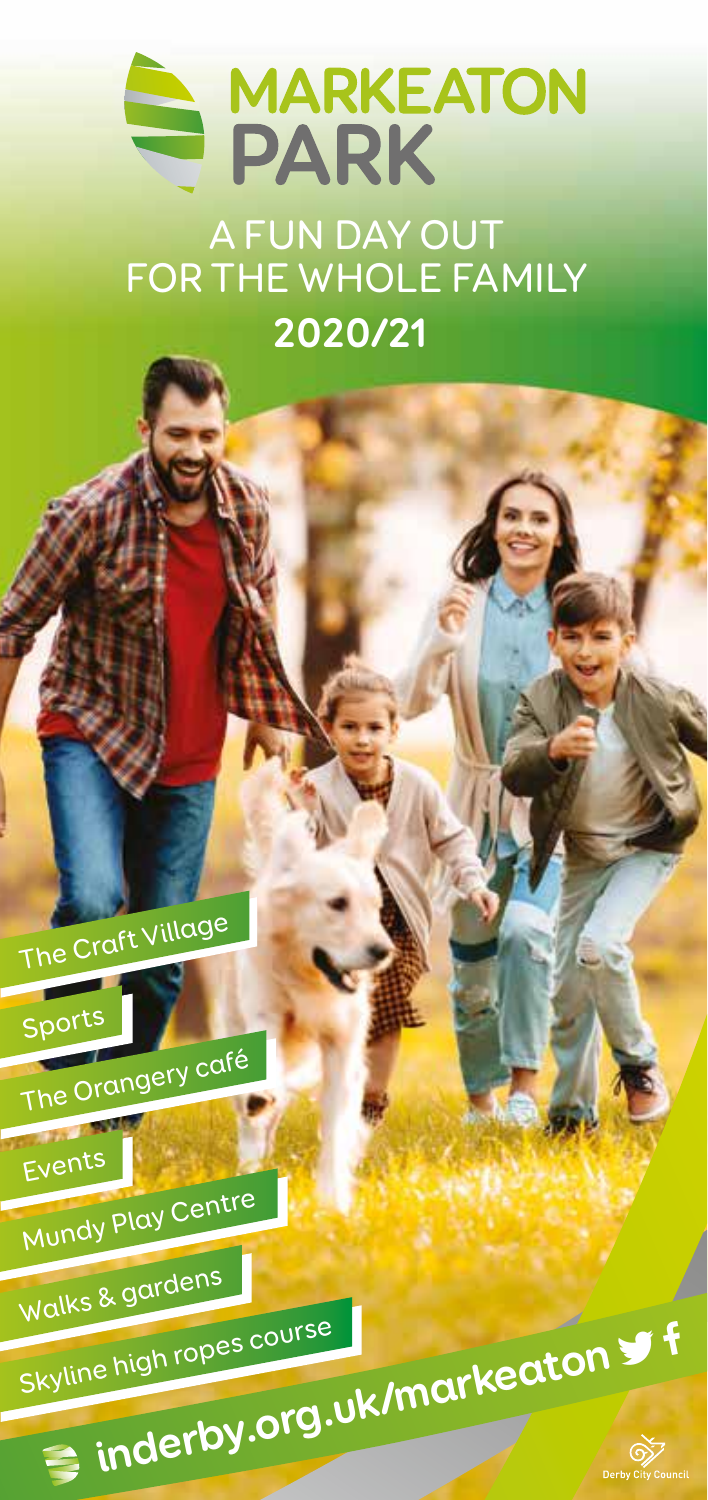# **SPORTS IN THE PARK**

#### **PITCH & PUTT**

Try your hand at golf on our 9 hole pitch and putt course. Suitable for eight years plus, but under 12s must be accompanied by an adult.

# **FOOTGOLF**

Replace the golf ball with a football, then the club with your foot and you have Footgolf!

# **DISC GOLF**

The family will go crazy for our latest addition, Disc Golf! The flying disc sport in which players throw a disc at a target. Great fun at Markeaton Park.

**DISC GOLF**

Footgolf, Pitch & Putt and Disc Golf are open weekends, Bank Holidays and school holidays, from 10.30am (Easter to Oct). For information visit **inderby.org.uk/golf** or ask at the Sports Pavilion. For group bookings of 10 or more, contact **parksadmin@derby.gov.uk**



## **TENNIS COURTS**

Two hard surface tennis courts open every day during daylight hours. To book visit **inderby.org.uk/tennis**

#### **CRICKET**

**CRICKET** Artificial cricket wicket. Ask at the Sports Pavilion to hire cricket equipment for free, a refundable deposit is required. To book a match contact **parksbookingsadmin@derby.gov.uk**



Visit the Sports Pavilion for booking a session or equipment hire.

#### **GROUPS & SCHOOLS**

Groups and schools are welcome to the park. Find out more about how we can help plan your visit at **inderby.org.uk/markeaton**

#### **COMMUNITY ROOM**

Hire the room for training and conferences for up to 50 people. Contact **spacehire@derby.gov.uk**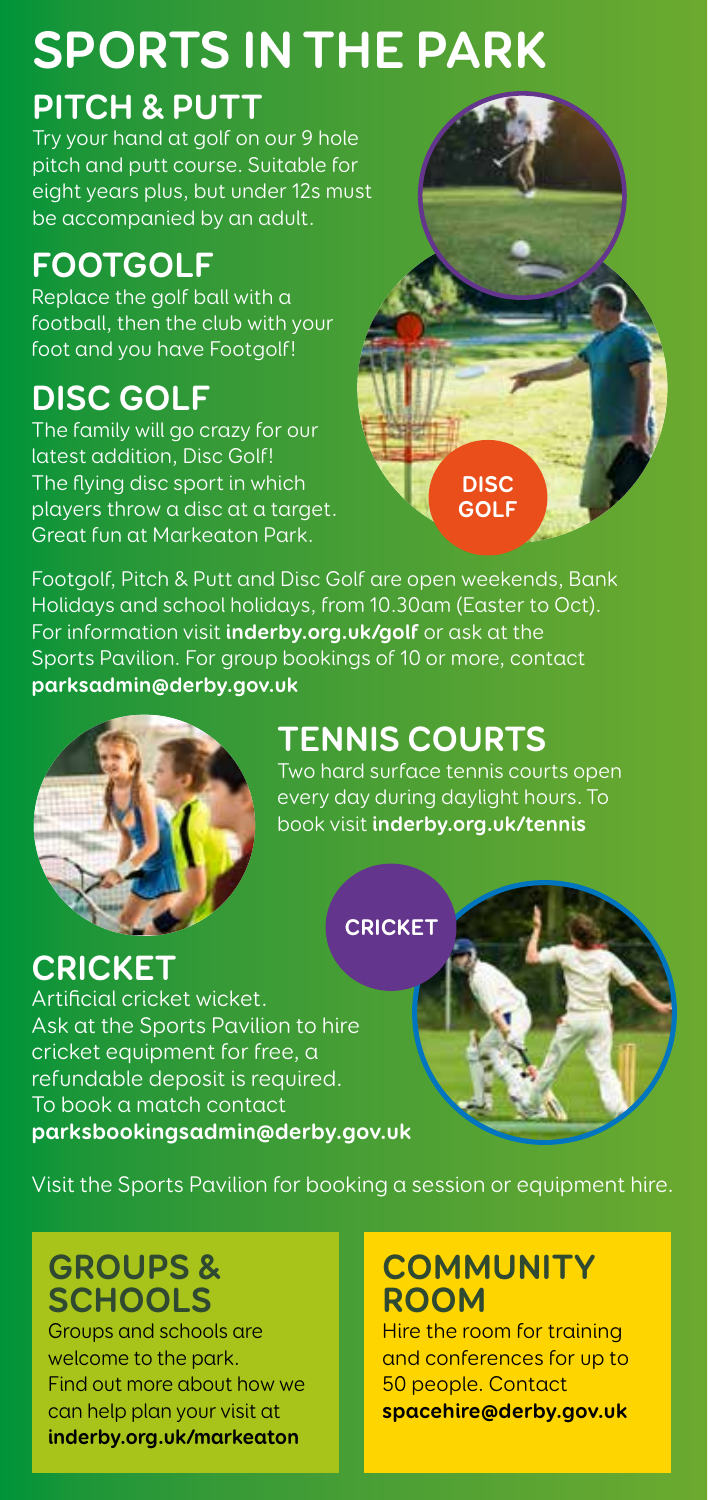

# **"Highly recommended for a day trip"**

Jas, Trip Advisor

#### **PARKING**

We have three car parks with spaces for blue badge holder parking. Parking charges apply – card payments are accepted by downloading the app. Access car park A off Markeaton roundabout on the A38 heading north. Use DE22 3BE for sat navs. Access to car parks B & C is off Markeaton Lane. Use DE22 4NH for sat navs. See centre fold map for details. On Sundays and Bank Holiday Mondays additional car parking is available on the Derby University site off Kedleston Road. Use DE22 1GB for sat navs. Charges apply.

#### **BUSES**

Visit the following operators to see how best to plan your trip by bus **arrivabus.co.uk**, **trentbarton.co.uk** or **nottsderby.co.uk**

Please contact us if you would like this information in another format, style or language.

# **inderby.org.uk/markeaton**

Minicom: **01332 640666**

For details of individual activities and attractions on the park, please check our website as opening dates, times and prices vary throughout the year.